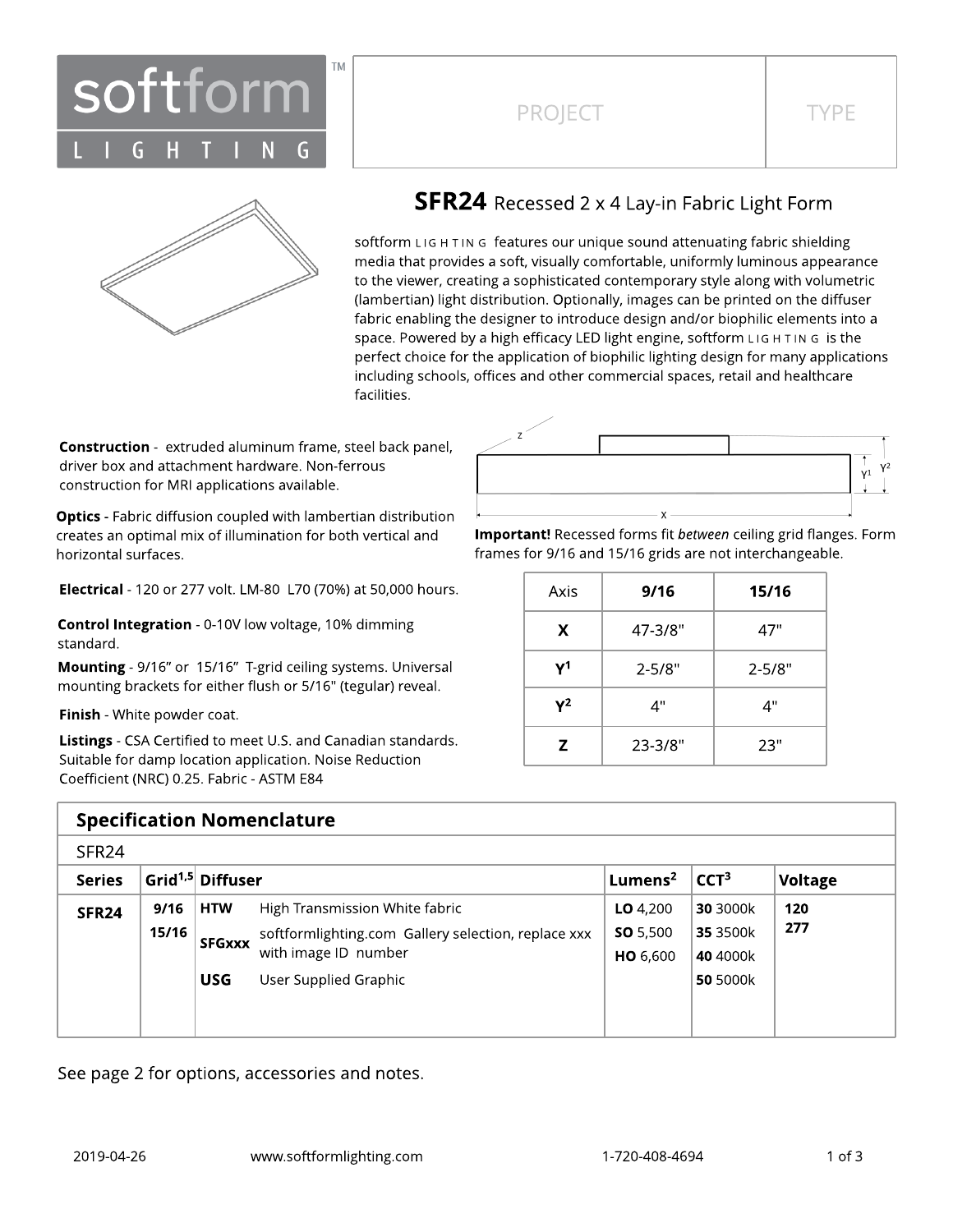# **Options** AMP Antimicrobial Paint **EL<sup>9</sup>** LED emergency driver that enables emergency operation in the event of a power failure MRI Non-ferrous construction, driver ships separately for remote installation. MRI room EMI filter required (supplied by others) PW1836 6' Prewire, 1 Normal Power 18 Gauge 3 Wire Circuit PW1846LV1 6' Prewire, 1 Normal Power 18 Gauge 3 Wire Circuit + 1 Low Voltage 18 Gauge 2 Wire Circuit Accessories 4 TFA <sup>8</sup> Trimless Flange Adapter

#### Notes:

- 1. Important! Recessed forms fit **between** ceiling grid flanges. Form frames for 9/16 and 15/16 grids are not interchangeable.
- 2. Nominal values. See photometry section for actual<sup>6</sup>.
- 3. 80 CRI
- 4. Accessories ship separately.
- 5. Grid option defaults to 9/16 when TFA is selected.
- 6. Calculated values
- 7. Print files need to be a minimum of 150 dpi at actual size for optimal rendering. Accepted file types are AI, EPS, PDF, EPS, JPEG, TIFF.
- 8. Enables installation of light form into drywall ceiling construction. Light Form grid designation defaults to 9/16.
- 9. Not available with MRI option.

| <b>System Electrical Performance Data</b> |      |      |      |  |  |  |  |  |  |  |
|-------------------------------------------|------|------|------|--|--|--|--|--|--|--|
| Output                                    | HО   | SΟ   | LΟ   |  |  |  |  |  |  |  |
| Watts                                     | 74.4 | 59.7 | 44 R |  |  |  |  |  |  |  |

# **Photometry**

| Calculated Delivered Lumens <sup>6</sup>                                             |       |     |      |    |      |    |  |  |  |  |  |  |
|--------------------------------------------------------------------------------------|-------|-----|------|----|------|----|--|--|--|--|--|--|
| High Output (HO), Standard Output (SO), Low Output (LO), $* =$ measured values       |       |     |      |    |      |    |  |  |  |  |  |  |
| <b>CCT</b><br><b>LPW</b><br><b>SO</b><br>LO<br><b>HO</b><br><b>LPW</b><br><b>LPW</b> |       |     |      |    |      |    |  |  |  |  |  |  |
| 3000                                                                                 | 6164  | 83  | 5247 | 88 | 3999 | 90 |  |  |  |  |  |  |
| 3500                                                                                 | 6402  | 86  | 5449 | 91 | 4153 | 94 |  |  |  |  |  |  |
| 4000                                                                                 | *6646 | *89 | 5652 | 95 | 4308 | 97 |  |  |  |  |  |  |
| 5000                                                                                 | 6640  | 89  | 5652 | 95 | 4308 | 97 |  |  |  |  |  |  |

See page 3 for LM-79 data